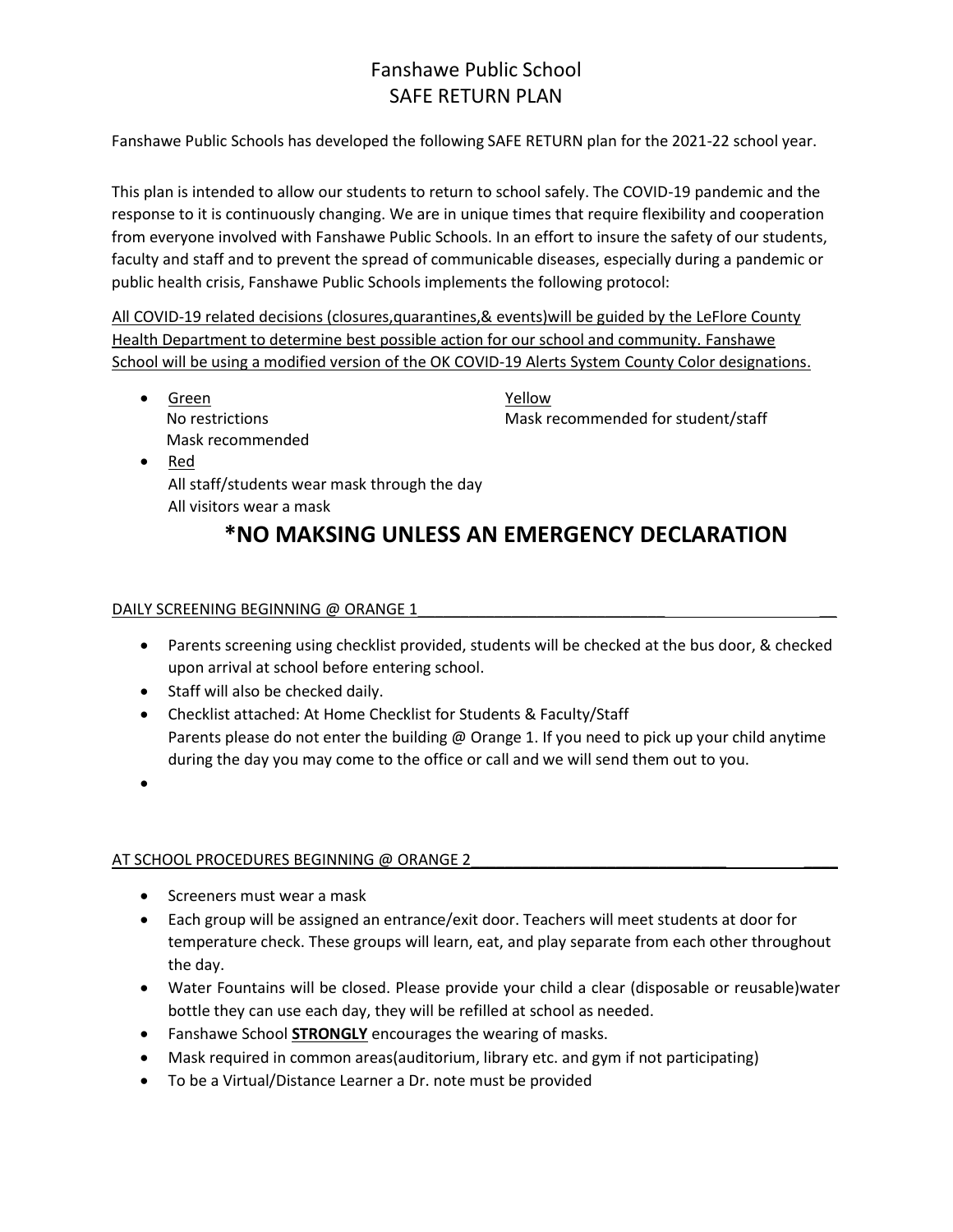## Fanshawe Public School SAFE RETURN PLAN

- Students who are Virtual/Distance Learners will not be allowed to participate in extra-curricular activities.
- Hand sanitizers will be located throughout the campus
- Students and staff are to wash hands often, and thoroughly
- All buildings and facilities will be cleaned and sanitized throughout the day and after hours.
- Social distancing will be encouraged. Meal locations will be altered to attempt to accommodate social distancing.
- Fanshawe Public School will provide appropriate accommodations for children with disabilities with respect to health and safety policies.

#### ISOLATION ROOM\_\_\_\_\_\_\_\_\_\_\_\_\_\_\_\_\_\_\_\_\_\_\_\_\_\_\_\_\_\_\_\_\_\_\_\_\_\_\_\_\_\_\_\_\_\_\_\_\_\_\_\_\_\_\_\_\_\_\_\_\_\_\_\_\_\_\_\_\_\_

- Any student or staff member who exhibits a fever of 100 degrees will be instantly isolated in a predetermined isolation room and immediately sent home. After being sent home, the student or staff member cannot return to school until one of the following criteria is met.
- Without COVID testing, the student or staff member must not be present at school for 10 days.
- After a negative COVID test, the student or staff member can return to physical school after 24 hour of being fever free with no fever reducing medication.
- The student will become a distance learner at home until he/she is allowed to return to school.
- The student will be counted as present because distance learning will be provided.

#### POSITIVE CASE-ELEMENTARY CAMPUS

- Consult with county Health Department to begin contract tracing
- Communicate to staff
- Communicate to applicable parents depending on classroom arrangement
- Thoroughly sanitize classroom
- Positive case classroom seating chart will be used to determine which students to quarantine, if the student has siblings, the siblings will be quarantined and become distance learners
- If the attendance of campus learners at the site and/or district where the positive case occurs reaches a 40% absenteeism rate we will go to distance learning for 14 days. The count starts on the first day of distance learning.
- Grab and go meals will be provided starting on Day 1 of distance learning. Delivery schedule will be dictated by the Child Nutrition capabilities.
- Students who are quarantined with no symptoms may test after day 5 and return to school with a negative test after day 7. Unless still exposed daily to a positive case individual.
- Vaccinated students and staff will not be required to quarantine if exposed to a positive case.

#### Bus Transportation

Recommend alternate transportation if possible for all bus riders